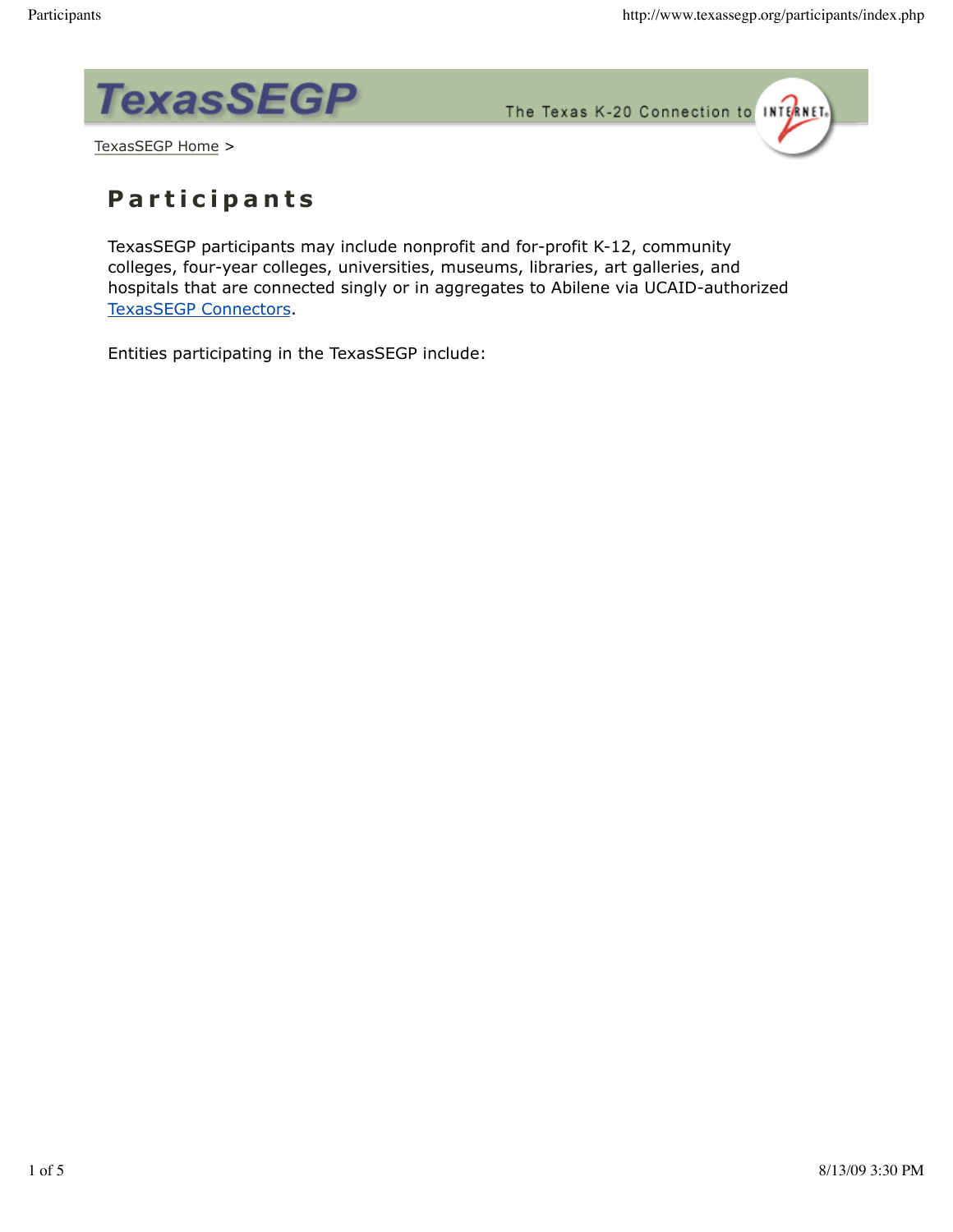|  |  | <b>Connector: The University of Texas at Austin</b> |  |  |  |  |
|--|--|-----------------------------------------------------|--|--|--|--|
|--|--|-----------------------------------------------------|--|--|--|--|

| <b>Site Name</b>                                                                           | <b>IP Addresses</b>                                                                                              | <b>ASN</b>               | <b>Bandwidth</b>             | <b>Monitoring</b>        |
|--------------------------------------------------------------------------------------------|------------------------------------------------------------------------------------------------------------------|--------------------------|------------------------------|--------------------------|
| <b>Austin Independent School</b><br><b>District</b>                                        |                                                                                                                  | $\overline{\phantom{a}}$ |                              |                          |
| <b>Brazosport College</b>                                                                  | 206.40.176.0 -<br>206.40.191.255                                                                                 | AS19856                  | 10 Mbps                      | <b>MRTG</b>              |
| Lamar State University at<br><b>Beaumont</b>                                               | 140.158.0.0/16                                                                                                   | AS25709                  | 5 Mbps                       | <b>MRTG</b>              |
| Lee College                                                                                | $\overline{a}$                                                                                                   | $\frac{1}{2}$            | ÷,                           | $\overline{\phantom{a}}$ |
| <b>North Harris Montgomery</b><br><b>County Community</b><br><b>College District</b>       | $\overline{a}$                                                                                                   | $\qquad \qquad -$        |                              |                          |
| Our Lady of the Lake<br>University, San Antonio                                            |                                                                                                                  | $\qquad \qquad -$        |                              |                          |
| <b>Texas Education</b><br>Telecommunication<br>Network (TETN)                              | $\qquad \qquad \blacksquare$                                                                                     | $\overline{\phantom{a}}$ |                              |                          |
| <b>Texas State University-San</b><br><b>Marcos</b>                                         |                                                                                                                  | $\overline{\phantom{a}}$ | $\qquad \qquad \blacksquare$ |                          |
| The University of Texas at<br><b>Brownsville and Texas</b><br><b>Southmost College</b>     | 192.150.93.0/24<br>198.213.168.0/24<br>206.76.232.0/21<br>206.254.184.0/22<br>206.254.204.0/23<br>206.254.0.0/22 | AS276                    | $\overline{\phantom{0}}$     | $\overline{\phantom{a}}$ |
| The University of Texas at<br>San Antonio                                                  | 129.115.0.0/16                                                                                                   | AS27594                  | 15 Mbps                      |                          |
| The University of Texas<br><b>Health Science Center at</b><br><b>Houston</b>               | 129.106.0.0/16                                                                                                   | AS5707                   | -                            |                          |
| The University of Texas<br><b>Health Science Center at</b><br>San Antonio                  | 129.111.0.0/16                                                                                                   | AS26971                  | 15 Mbps                      |                          |
| The University of Texas<br><b>Medical Branch at</b><br>Galveston                           | 129.109.0.0/16                                                                                                   | AS14373                  | 20 Mbps                      | <b>MRTG</b>              |
| The University of<br><b>Texas-Pan American</b>                                             | $\overline{a}$                                                                                                   |                          |                              |                          |
| The University of Texas<br><b>System Office of</b><br>Telecommunication<br><b>Services</b> | 206.77.62.0/23                                                                                                   | AS3354                   | Incidental<br>Usage          |                          |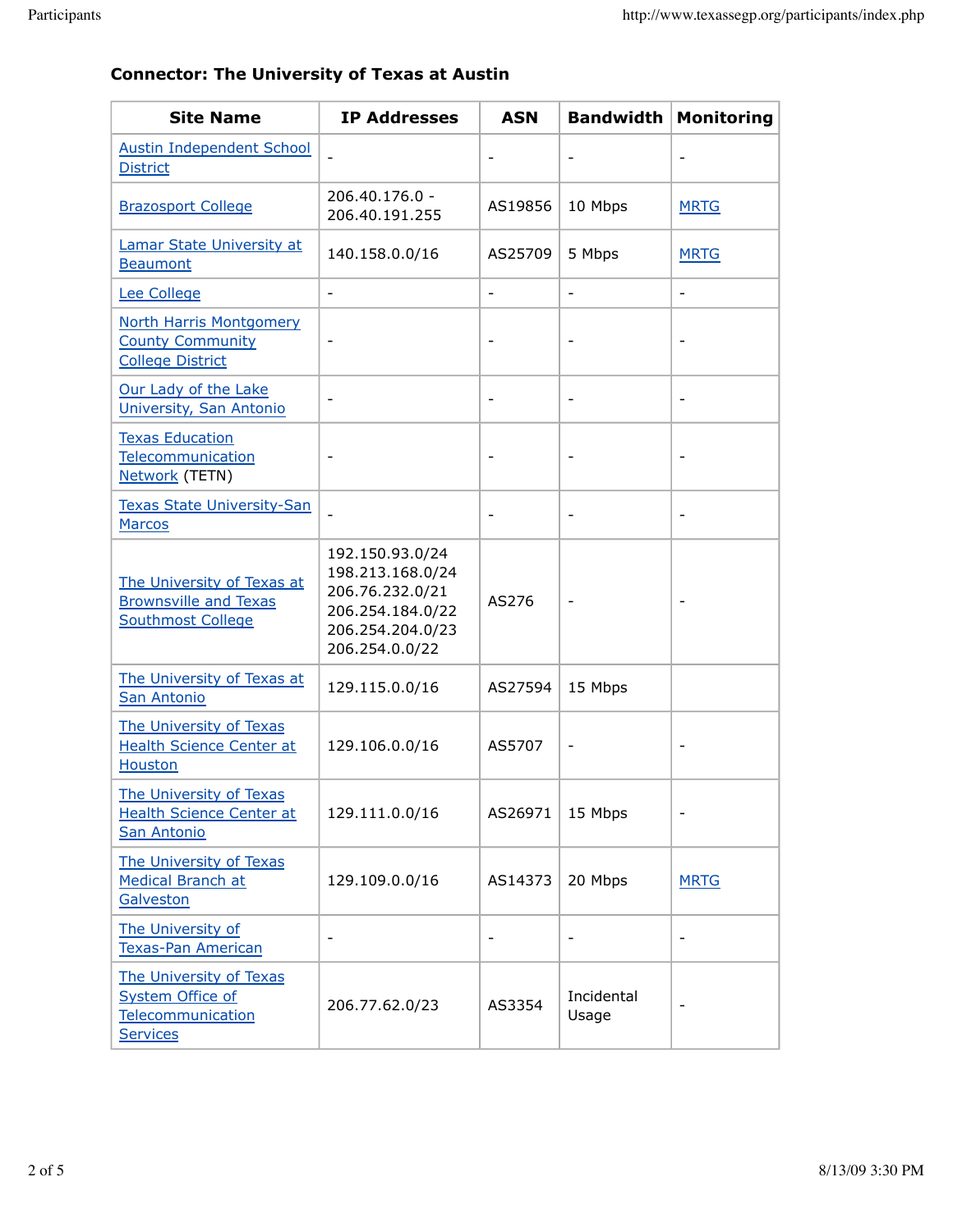$\mathcal{L}^{\text{max}}$ 

## **Connector: North Texas Gigapop**

| <b>Site Name</b>                                              | ΙP<br><b>Addresses</b> |   | <b>ASN   Bandwidth   Monitoring  </b> |
|---------------------------------------------------------------|------------------------|---|---------------------------------------|
| The University of North Texas Health<br><b>Science Center</b> | -                      | - |                                       |

## **Connector: Southeast Texas GigaPoP**

| <b>Site Name</b>                                                       | <b>IP Addresses</b>                | <b>ASN</b>               |                              | <b>Bandwidth Monitoring</b> |
|------------------------------------------------------------------------|------------------------------------|--------------------------|------------------------------|-----------------------------|
| <b>Bartlett Independent</b><br><b>School District</b>                  | 165.95.81.0 -<br>165.95.81.255     | AS1970                   | $\overline{\phantom{a}}$     | $\overline{\phantom{a}}$    |
| <b>Blinn College</b>                                                   | 204.56.136.0 -<br>204.56.138.255   | AS1970                   | $\qquad \qquad \blacksquare$ | $\overline{\phantom{a}}$    |
| <b>Brenham Independent</b><br><b>School District</b>                   | 204.56.208.0 -<br>204.56.213.255   | AS1970                   | $\overline{\phantom{0}}$     | $\overline{\phantom{a}}$    |
| <b>Bryan Independent School</b><br><b>District</b>                     | 165.95.194.0 -<br>165.95.199.255   | AS1970                   | $\overline{\phantom{0}}$     | $\overline{\phantom{a}}$    |
| <b>Caldwell Independent</b><br><b>School District</b>                  | 204.56.185.0 -<br>204.56.189.255   | AS1970                   | $\qquad \qquad \blacksquare$ | $\overline{\phantom{a}}$    |
| <b>Calvert Independent</b><br><b>School District</b>                   | 198.38.66.0 -<br>198.38.67.255     | AS1970                   | $\qquad \qquad \blacksquare$ | $\overline{\phantom{a}}$    |
| <b>College Station</b><br><b>Independent School</b><br><b>District</b> | 204.56.144.0 -<br>204.56.159.255   | AS1970                   | $\overline{\phantom{a}}$     | $\overline{\phantom{a}}$    |
| Del Mar College                                                        | 204.56.128.0 -<br>204.56.135.255   | AS1970                   | $\qquad \qquad \blacksquare$ | $\overline{\phantom{a}}$    |
| Fort Bend County<br>Libraries                                          | 165.95.112.0 -<br>165.95.117.255   | AS1970                   | $\qquad \qquad \blacksquare$ | $\overline{\phantom{a}}$    |
| <b>Hearne Independent</b><br><b>School District</b>                    | 198.38.71.0 -<br>198.38.71.255     | AS1970                   | $\qquad \qquad -$            | $\overline{\phantom{a}}$    |
| <b>Holland Independent</b><br><b>School District</b>                   | 192.138.241.0 -<br>192.138.241.255 | AS1970                   | $\overline{\phantom{a}}$     | $\overline{\phantom{a}}$    |
| <b>Houston Community</b><br><b>College System</b>                      | $\overline{\phantom{a}}$           | $\overline{\phantom{a}}$ | $\qquad \qquad \blacksquare$ | $\overline{\phantom{a}}$    |
| Lexington Independent<br><b>School District</b>                        | 204.56.202.0 -<br>204.56.203.255   | AS1970                   | $\overline{\phantom{0}}$     |                             |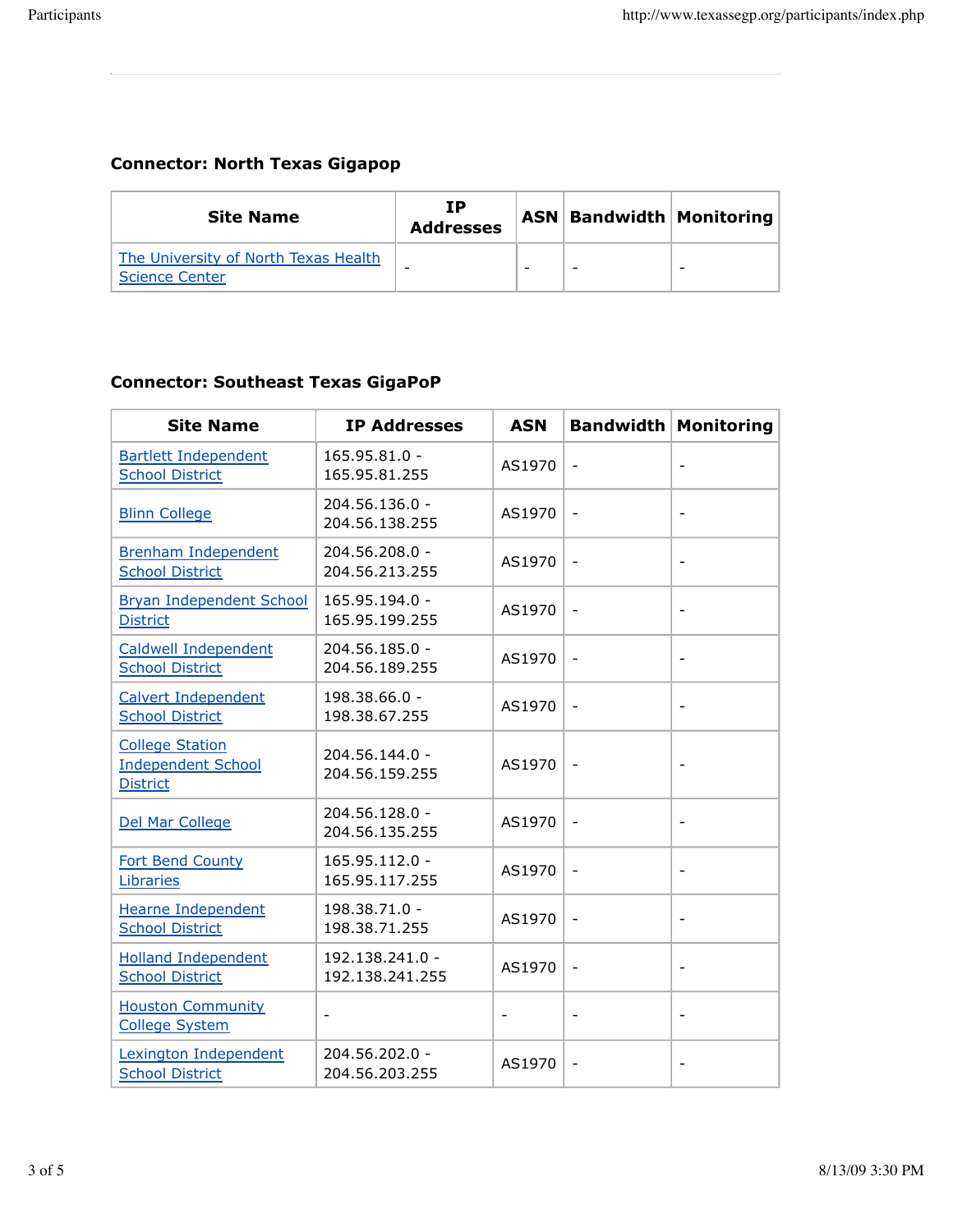| Liberty-Eylau<br><b>Independent School</b><br><b>District</b>             | 198.38.64.0 -<br>198.38.64.255                                                                                                             | AS1970        | $\overline{\phantom{a}}$ | $\overline{\phantom{a}}$ |
|---------------------------------------------------------------------------|--------------------------------------------------------------------------------------------------------------------------------------------|---------------|--------------------------|--------------------------|
| Mumford Independent<br><b>School District</b>                             | 198.38.69.0 -<br>198.38.70.255                                                                                                             | AS1970        | $\overline{\phantom{a}}$ | $\overline{\phantom{a}}$ |
| Odem-Edroy Independent<br><b>School District</b>                          | 165.95.188.0 -<br>165.95.188.255                                                                                                           | AS1970        | $\qquad \qquad -$        |                          |
| <b>Prairie View A&amp;M</b><br><b>University</b>                          | $129.207.0.0 -$<br>129.207.255.255                                                                                                         | <b>AS1970</b> | $\equiv$                 | ÷,                       |
| <b>Richards Independent</b><br><b>School District</b>                     | 198.38.65.0 -<br>198.38.65.255                                                                                                             | AS1970        | $\qquad \qquad -$        |                          |
| Rogers Independent<br><b>School District</b>                              | 192.138.240.0 -<br>192.138.240.255                                                                                                         | AS1970        | $\overline{\phantom{a}}$ | $\overline{\phantom{a}}$ |
| <b>Snook Independent</b><br><b>School District</b>                        | 198.38.68.0 -<br>198.38.68.255                                                                                                             | AS1970        | $\overline{\phantom{a}}$ | $\overline{\phantom{a}}$ |
| Somerville Independent<br><b>School District</b>                          | 165.95.150.0 -<br>165.95.150.255                                                                                                           | AS1970        | $\overline{\phantom{a}}$ |                          |
| <b>Tarleton State University</b>                                          | 165.95.20.0 -<br>165.95.30.255                                                                                                             | AS1970        | $\overline{\phantom{a}}$ |                          |
| <b>Texarkana College</b>                                                  | 192.138.242.0 -<br>192.138.245.255                                                                                                         | AS1970        | $\overline{\phantom{0}}$ | $\overline{\phantom{a}}$ |
| <b>Texas A&amp;M International</b><br>University                          | 165.95.220.0 -<br>165.95.231.255                                                                                                           | AS1970        | $\overline{\phantom{0}}$ |                          |
| <b>Texas A&amp;M University at</b><br>Galveston                           | 165.95.41.0 -<br>165.95.54.255                                                                                                             | AS1970        | $\overline{\phantom{a}}$ | $\overline{\phantom{a}}$ |
| Texas A&M University -<br><b>Commerce</b>                                 | 165.95.88.0 -<br>165.95.99.255                                                                                                             | AS1970        | $\qquad \qquad -$        | $\overline{\phantom{a}}$ |
| Texas A&M University -<br>Corpus Christi                                  | $165.95.1.0 -$<br>165.91.17.255                                                                                                            | AS1970        | $\qquad \qquad -$        |                          |
| Texas A&M University -<br><b>Kingsville</b>                               | 139.94.0.0 -<br>139.94.255.255                                                                                                             | AS1970        |                          |                          |
| Texas A&M University -<br><b>Texarkana</b>                                | 165.95.143.0<br>165.95.149.255                                                                                                             | AS1970        | $\blacksquare$           | $\overline{\phantom{a}}$ |
| <b>Texas A&amp;M University</b><br><b>System Health Science</b><br>Center | 165.95.82.0 -<br>165.95.85.255<br>165.95.151.0 -<br>165.95.154.255<br>165.95.204.0 -<br>165.95.209.255<br>165.95.232.0 -<br>165.95.239.255 | AS1970        |                          |                          |
| University of<br><b>Houston-Clear Lake</b>                                | $129.7.0.0 -$<br>129.7.255.255                                                                                                             | AS7276        | $\blacksquare$           |                          |